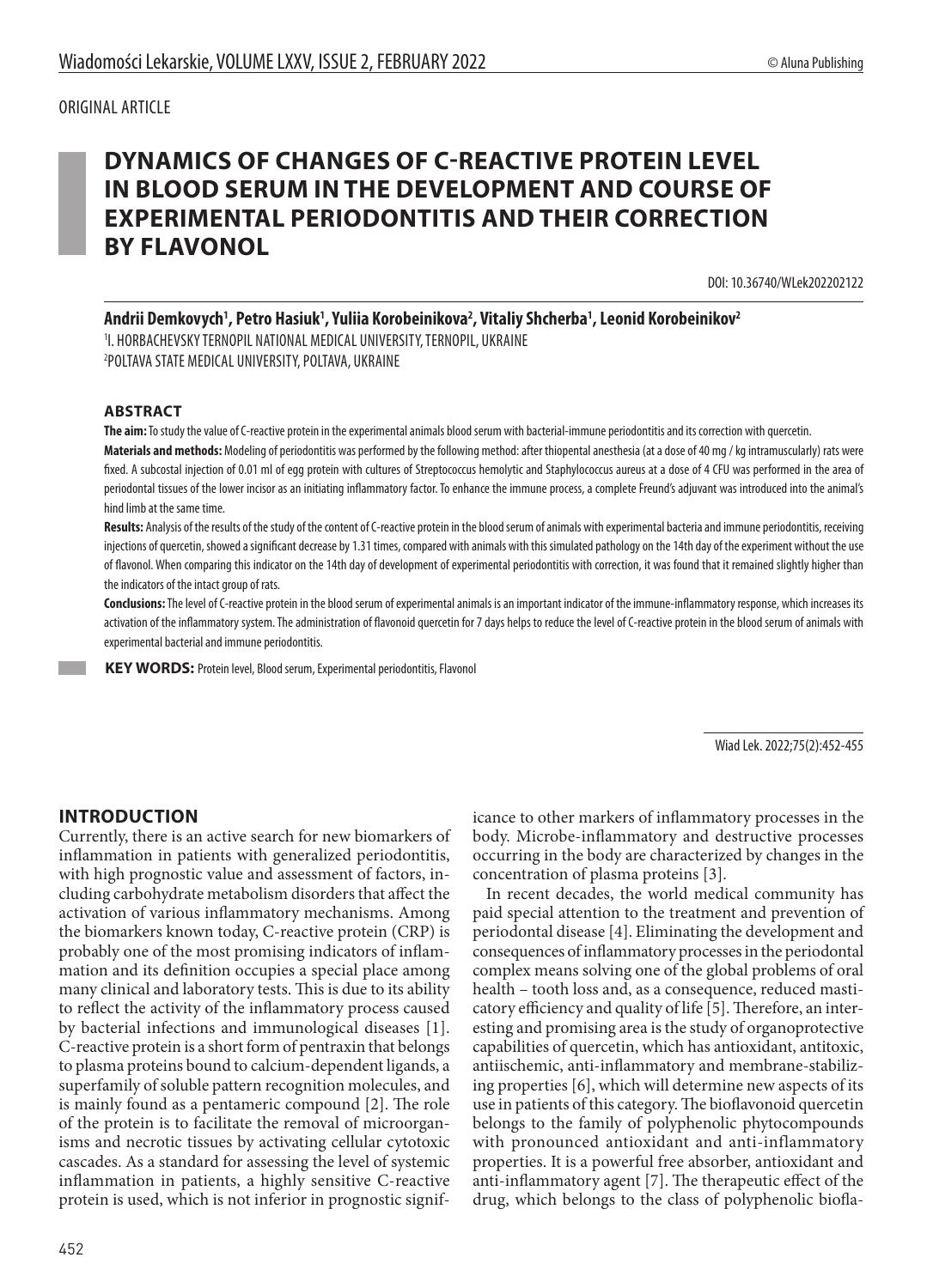| <b>Conditions and</b><br>indicator of the<br>experiment | Control group<br>(intact animals) | White rats with experimental periodontitis |                                       |                                                              |                                     |
|---------------------------------------------------------|-----------------------------------|--------------------------------------------|---------------------------------------|--------------------------------------------------------------|-------------------------------------|
|                                                         |                                   |                                            | <b>No correction</b>                  |                                                              | <b>With correction</b>              |
| <b>Experiment duration</b><br>(days)                    |                                   |                                            | 14                                    | 30                                                           | 14                                  |
| Number of animals                                       | 10                                | 8                                          | 8                                     | 8                                                            | 8                                   |
| C-reactive protein,<br>mq/1                             | $0.45 \pm 0.01$                   | $0,75 \pm 0,02$<br>p, < 0, 01              | $0.67 \pm 0.01$<br>p, 0, 01; p, 0, 01 | $0.64 \pm 0.02$<br>$p_1 < 0.01; p_2 < 0.01;$<br>$p_3 < 0.05$ | $0,51 \pm 0,02$<br>p, 0.05; p, 0.01 |

**Table I.** Indices of C-reactive protein in the serum of experimental animals in different periods of development and course of experimental periodontitis and the use of quercetin ( $M \pm m$ )

Marking:  $p_1$  - the significance of the differences with intact animals;  $p_2$  - the significance of the differences with animals with experimental periodontitis on 7th day of the study; p<sub>3</sub> - the significance of the differences with animals with experimental periodontitis on 14th day of the study without correction by quercetin.

vonoids, is due to its anti-inflammatory and antioxidant activity. Quercetin reduces inflammation by inhibiting the production of cytokines such as interleukin-6, interleukin-8 and tumor necrosis factor, as well as by inhibiting the activation of nuclear factor κB (NF-κβ) [8]. In addition, a study in an animal model of inflammatory pain origin showed that quercetin reduces pain, oxidative stress and cytokine production [9].

#### **THE AIM**

To study the value of C-reactive protein in the experimental animals blood serum with bacterial-immune periodontitis and its correction with quercetin.

### **MATERIALS AND METHODS**

Experiments and research were conducted on the basis of the Central Research Laboratory (certificate of technical competence № 001/18 from 26.09.2018 to 28.12.2023) and the Interdepartmental training and research laboratory (certificate of technical competence № 132/17 from 29.12.2017 to 28.12.2022) of I. Horbachevsky Ternopil National Medical University on 42 nonlinear white mature male rats aged 7-8 months. Animals selected for the study were in the vivarium on a standard diet in accordance with sanitary and hygienic standards and GLP requirements. Operations were carried out in compliance with the general rules and provisions of the European Convention for the Protection of Vertebrate Animals Used for Research and Other Scientific Purposes (Strasbourg, 1986), the General Ethical Principles of Animal Experiments (Kyiv, 2001).

Modeling of periodontitis was performed by the following method: after thiopental anesthesia (at a dose of 40 mg / kg intramuscularly) rats were fixed. A subcostal injection of 0.01 ml of egg protein with cultures of Streptococcus hemolytic and Staphylococcus aureus at a dose of 4 CFU was performed in the area of periodontal tissues of the lower incisor as an initiating inflammatory factor. To enhance the immune process, a complete Freund's adjuvant was introduced into the animal's hind limb at the same time. These groups of animals were studied on the 7<sup>th</sup> and 14<sup>th</sup> days (groups II and III). Group IV animals were re-injected with adjuvant pathogen on the 14<sup>th</sup> day of the development of the inflammatory process in the periodontal complex and were examined on the 30th day. Due to this, an increase in the reproduction efficiency of bacterial and immune periodontitis was achieved. As established by our previous studies, microbial contamination coincided with that in humans [10].

The level of C-reactive protein in the serum was determined by enzyme-linked immunosorbent assay according to the instructions (High Sensitivity CRP (hs-CRP) Test System «Monobind Inc.», USA). The study was performed as follows: after selecting the required number of wells, added 25 mcl of standards, controls and test samples and 100 mcl of Enzyme Reagent CRP in each well. Carefully stir them for 20-30 seconds. Incubate for 15 minutes at room temperature. The contents of the wells were removed by aspiration. 350 mcl of wash buffer and 100 mcl of substrate working solution were added to each well, incubated for 15 min at room temperature. Stopped the development of color by adding to each well 50 mcl of stop solution and stirred for 15-20 seconds. The absorbance values of the wells at a wavelength of 450 nm were measured (measurements were performed at a reference wavelength of 620- 630 nm). During the analysis, Streptavidine sorbed in the cells and biotinylated antibodies to the C-reactive protein interacted on the surface of the microwells. When mixing biotinylated antibodies and serum containing CRP antigen, between CRP antigen and antibodies there was a reaction to form an antibody-antigen complex. Sequentially, the biotin bound to the antibody interacted with Streptavidine deposited in the wells, resulting in immobilization of the complex. The results were displayed in mg / l [11].

Statistical processing of digital data was performed using the software «STATISTICA» 10.0 («Statsoft», USA) using variational-statistical methods of evaluation of the obtained data. The values of the arithmetic mean (M), its variance and error of the mean (m), the sample size (n) were calculated for all indicators. The reliability of the difference between the values of the independent quan-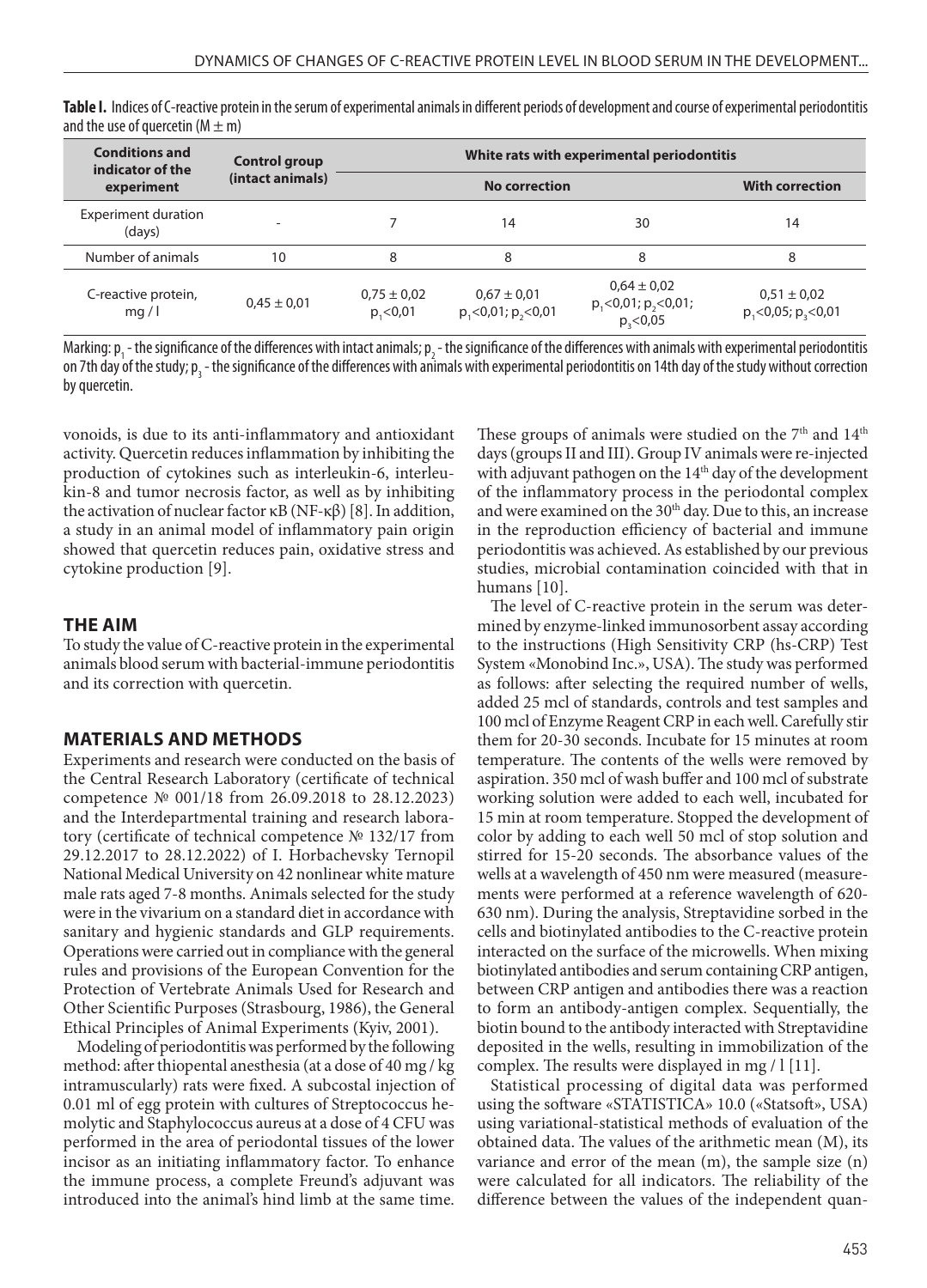

titative values was determined at the normal distribution by the Mann-Whitney U-test. The difference in the results of the study was considered probable when the reliability coefficient was less than 0.05 [12].

### **RESULTS**

Regarding the change in the content of C-reactive protein in the serum of experimental animals with periodontitis, it should be noted that its content on the 7<sup>th</sup> day of the experiment significantly exceeded (by 1.67 times; p<0.01) indicators that were in animals of the control group (Table I, Fig. 1).

In the rats of the experimental group, which were observed on the 14<sup>th</sup> day of the study, compared with the group of animals that were studied on the 7<sup>th</sup> day, there was a statistically significant increase the level of C-reactive protein in blood serum (by 1.12 times;  $p<0.01$ ) (Fig. 1).

Also in this period there was a probable increase in the values of this indicator of inflammation (by 1.49 times; p<0.01) relative to the corresponding control. Analysis of the results obtained on the  $30<sup>th</sup>$  day of the study showed a similar nature of changes, ie a probable increase in C-reactive protein, relative to the data of the control group (by 1.42 times; p<0.01).

The determination of the level of C-reactive protein in the serum on the  $30<sup>th</sup>$  day of the experiment showed that its content in the blood was significantly lower than the

**Fig. 1.** Dynamics of C-reactive protein content in white rats blood serum with experimental periodontitis (% of control)



data on the  $7<sup>th</sup>$  and  $14<sup>th</sup>$  day of observation – by 1.17 times  $(p<0.01)$  and by 1.05 times  $(p<0.05)$ , respectively.

Analysis of the results of the study of the content of C-reactive protein in the blood serum of animals with experimental bacteria and immune periodontitis, receiving injections of quercetin, showed a significant decrease by 1.31 times ( $p<0.01$ ), compared with animals with this simulated pathology on the  $14<sup>th</sup>$  day of the experiment without the use of flavonol (Table I).

However, when comparing this indicator on the  $14<sup>th</sup>$ day of development of experimental periodontitis with correction, it was found that it remained slightly higher (by 1.13 times; p<0.05) than the indicators of the intact group of rats (Fig. 2).

## **DISCUSSION**

One of the indicators of tissue damage in inflammatory processes is C-reactive protein, which belongs to the socalled acute phase proteins. C-reactive protein is involved in the interaction of T- and B-lymphocytes, activates complement in the classical way. C-reactive protein stimulates protective reactions, activates immunity [13]. CRP is produced in the liver and in much smaller numbers by peripheral blood lymphocytes, during acute episodes of inflammation or infection. Determination of serum C-reactive protein level is used in the clinic as a non-specific marker for inflammation, infection and tissue damage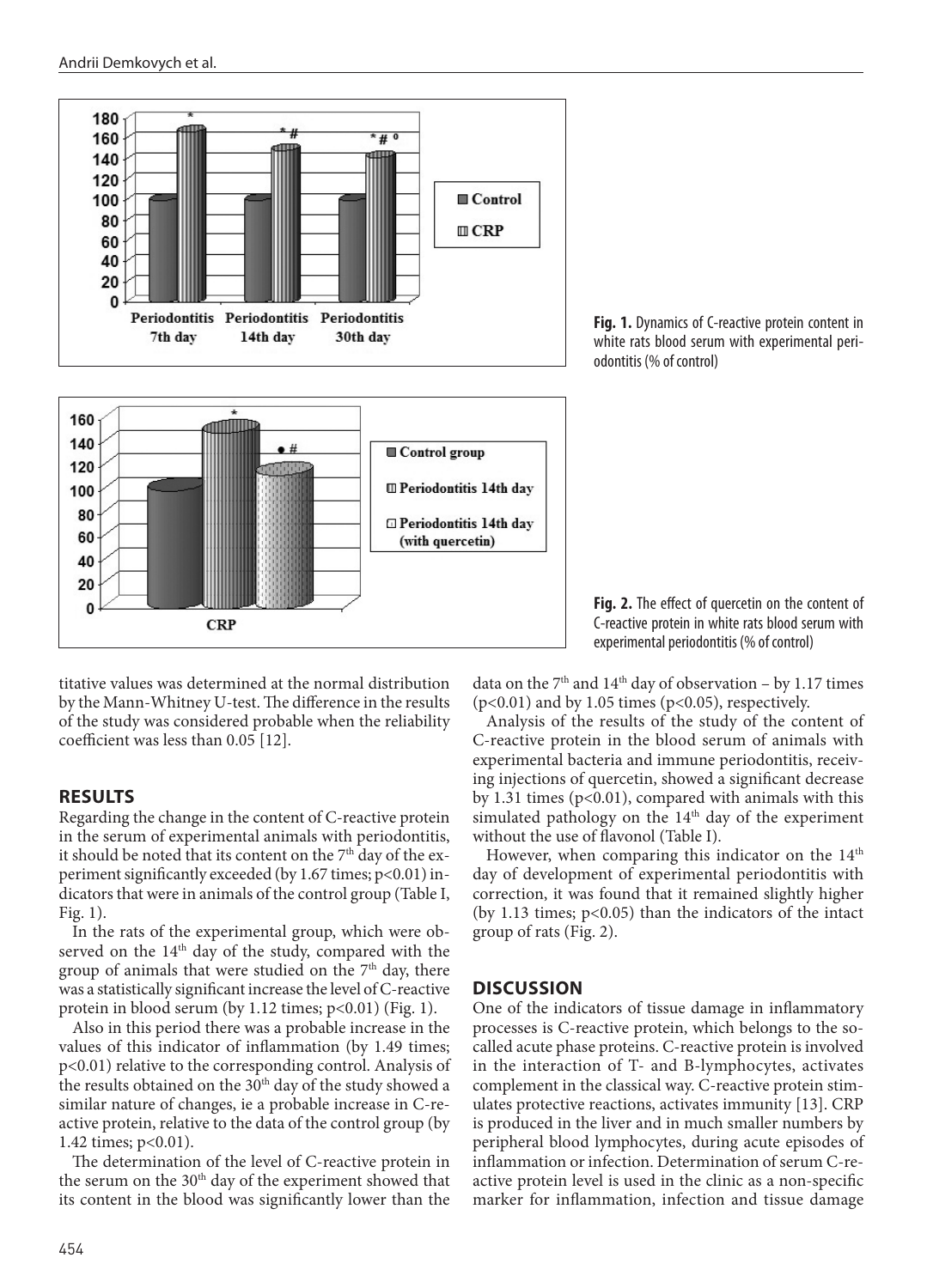associated with the acute phase [14]. It should be noted that CRP is a biomarker of elevated levels of IL-1, IL-6 and TNF-α. In addition to its role in humoral innate immune responses, C-protein recognizes and binds several intrinsic ligands, such as the complement system, leading to a significant increase in infarct size, cell receptors, apoptotic cells, growth factors, and extracellular matrix components, and therefore contributes to the progression of cardiovascular disease [15]. Inflammation releases interleukin-6 and other cytokines that cause CRP and fibrinogen synthesis in the liver. In the process of inflammation, C-reactive protein stimulates the synthesis of pro-inflammatory factors: the release IL-1β, IL-6, TNF-α by monocytes, the expression of human endothelial cells of adhesion molecules and protein chemotaxis of monocytes-1 [16]. It also activates cholesterol synthesis, reduces the expression and activity of nitrogen monoxide (NO) in the vascular endothelium. Thus, CRP is not only a marker of the inflammatory process, but also its inducer. C-reactive protein plays a key role at all stages of this inflammatory process: it stimulates immune responses, including phagocytosis, participates in the interaction of T- and B-lymphocytes and can actively influence the activation of the complement system by inducing apoptosis, vascular cell activation, involvement leukocytes, lipid accumulation, platelet aggregation [17]. On the surface of many bacteria, the C-reactive protein forms compounds with phosphatidylcholine molecules that are strong opsonins, ie antibodies and complement factors that enhance macrophage phagocytosis and stimulate the digestion of microorganisms. C-reactive protein is a very sensitive element of blood, one of the first to respond to tissue damage [18, 19]. The presence or increase in the level of CRP in the serum is a sign of inflammation, damage, penetration of foreign microorganisms, parasites and fungi. Thus, increasing the concentration of CRP is a biochemical marker of the development of both the inflammatory process in the body in general and periodontitis in particular.

## **CONCLUSIONS**

- 1. The level of C-reactive protein in the blood serum of experimental animals is an important indicator of the immune-inflammatory response, which increases its activation of the inflammatory system. The development and course of simulated inflammation of bacterial-immune genesis is accompanied by an increase in serum concentrations of CRP throughout the period of formation of the inflammatory focus in the periodontal complex, which is associated with the response of innate humoral immune responses to antigen stimulation.
- 2. The administration of flavonoid quercetin for 7 days helps to reduce the level of C-reactive protein in the blood serum of animals with experimental bacterial and immune periodontitis, which may be a sign of stabilization and attenuation of the inflammatory process and one of the indicators of its effective influence on this pathogenetic link of inflammatory process in the periodontal complex.

## **REFERENCES**

- 1. Thanakun S., Pornprasertsuk-Damrongsri S., Gokyu M. et al. Inverse Association of Plasma IgG Antibody to Aggregatibacter actinomycetemcomitans and High C-Reactive Protein Levels in Patients with Metabolic Syndrome and Periodontitis. PLoS One. 2016;11(2): e0148638. doi: 10.1371/journal.pone.0148638.
- 2. Chen J., Gu Z., Wu M. et al. C-reactive protein can upregulate VEGF expression to promote ADSC-induced angiogenesis by activating HIF-1α via CD64/PI3k/Akt and MAPK/ERK signaling pathways. Stem Cell Res Ther. 2016;7(1): 114. doi: 10.1186/s13287-016-0377-1.
- 3. Ridker P.M. From C-Reactive Protein to Interleukin-6 to Interleukin-1: Moving Upstream To Identify Novel Targets for Atheroprotection. Circ Res. 2016;118(1): 145-156. doi: 10.1161/CIRCRESAHA.115.306656.
- 4. Hasiuk P.A., Vorobets A.B., Demkovych A.Ye. Features of occlusal correlations of molars in the dental clinic. Wiadomosci Lekarskie. 2021;74(5): 1130-1133. doi: 10.36740/WLek202105115.
- 5. Daigo K., Inforzato A., Barajon I. et al. Pentraxins in the activation and regulation of innate immunity. Immunol Rev. 2016;274(1):202-217. doi: 10.1111/imr.12476.
- 6. Genco R.J., Garcia W.S., Compton R. Risk factors for periodontal disease. Risk assessment and periodontal prevention in primary care. Periodontol 2000. 2016;71(1):10-21. doi: 10.1111/prd.12124.
- 7. Demkovych A. Effects of flavonol quercetin on activity of lipid peroxide oxidation in experimental bacterial-immune periodontitis. Interv Med App Sci. 2019;11(1):55-59. doi: 10.1556/1646.10.2018.48.
- 8. Zizkova P., Stefek M., Rackova L. et al. Novel quercetin derivatives: From redox properties to promising treatment of oxidative stress related diseases. Chem Biol Interact. 2017;265:36-46. doi: 10.1016/j. cbi.2017.01.019.
- 9. Shang H.S., Lu H.F., Lee C.H. et al. Quercetin induced cell apoptosis and altered gene expression in AGS human gastric cancer cells. Environ Toxicol. 2018;33(11):1168-1181. doi: 10.1002/tox.22623.
- 10. Demkovych A., Bondarenko Yu., Hasiuk P. Effects of quercetin on antioxidant potential in the experimental periodontitis development. Interventional Medicine and Applied Science. 2019;11(1):60-64. doi: 10.1556/1646.11.2019.06.
- 11. Leite A.C., Carneiro V.M., Guimaraes M.C. Effects of periodontal therapy on C-reactive protein and HDL in serum of subjects with periodontitis. Rev Bras Cir Cardiovasc. 2014;29(1):69-77. doi: 10.5935/1678- 9741.20140013.
- 12. Berger R.L., Casella C. Hypothesis Testing in Statistics. International Encyclopedia of the Social & Behavioral Sciences. 2015;11:491-493.
- 13. Rashmi N., Galhotra V., Goel P. et al. Assessment of C-reactive Proteins, Cytokines, and Plasma Protein Levels in Hypertensive Patients with Apical Periodontitis. Contemp Dent Pract. 2017;18(6):516-521. doi: 10.5005/jp-journals-10024-2076.
- 14. Soeki T., Sata M. Inflammatory Biomarkers and Atherosclerosis Int Heart J. 2016;57(2):134-139. doi: 10.1536/ihj.15-346.
- 15. Badimon L., Peña E., Arderiu G. et al. C-Reactive Protein in Atherothrombosis and Angiogenesis. Front Immunol. 2018;9:430. doi: 10.3389/fimmu.2018.00430.
- 16. Gupta S., Pradhan S., Kc S. et al. C-reactive Protein in Periodontitis and its Comparison with Body Mass Index and Smoking Behaviour. JNMA J. Nepal Med. Assoc. 2017;56(206):226-233.
- 17. Daigo K., Inforzato A., Barajon I. et al. Pentraxins in the activation and regulation of innate immunity. Immunol Rev. 2016;274(1):202-217. doi: 10.1111/imr.12476.